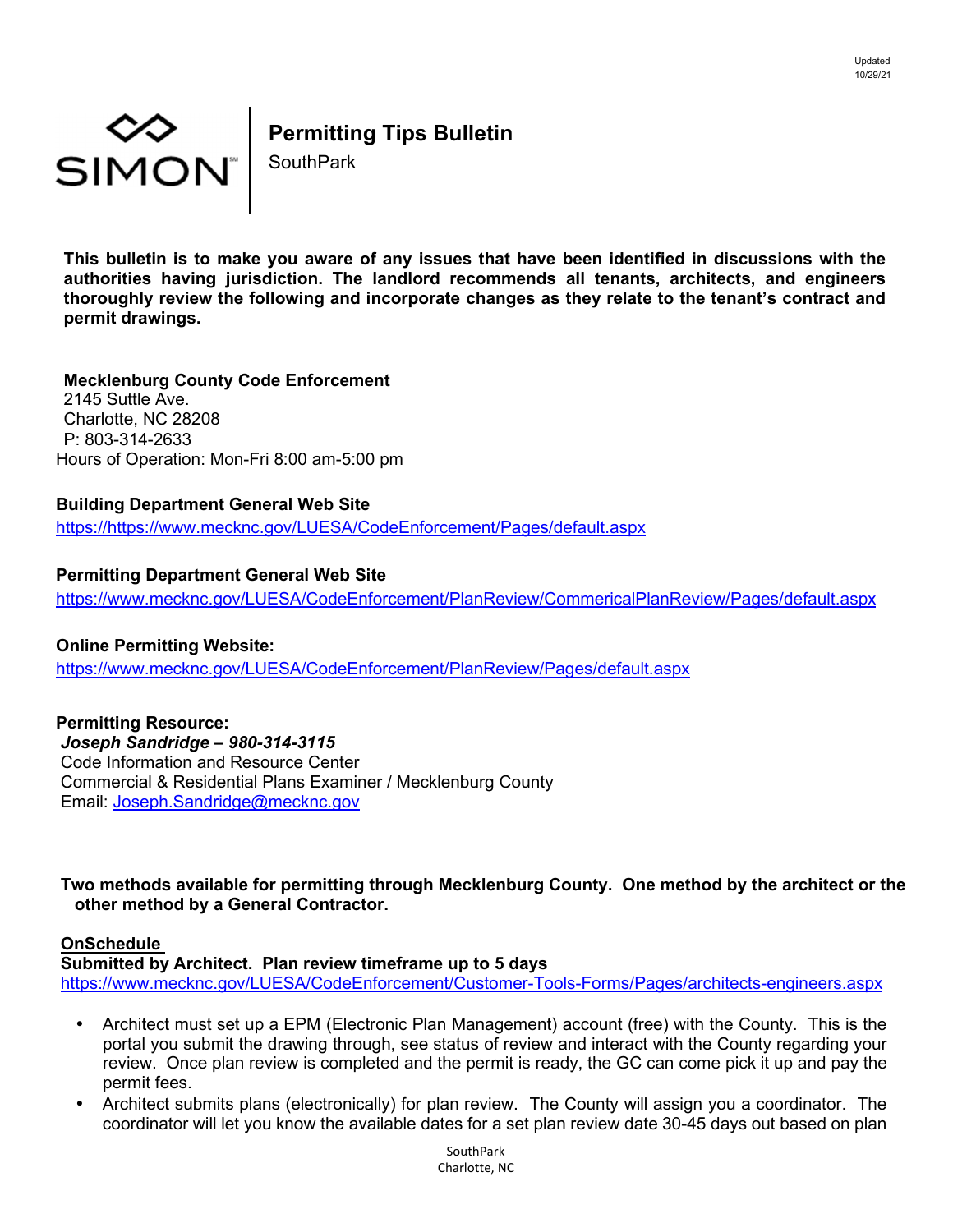review submittal workloads. The advantage of this method is you can set your plan review date while you are working on CD so when your finished you submit for plan review and it will be scheduled within a couple days. This will be your actual plan review date by the different disciplines performing the reviews.

- Plan submittal must include the Appendix B Building Code Summary Sheet. Please check with the County for periodic updates to this sheet. The directions to navigate to the current Appendix B sheet is attached to the end of this document. For mall/building specifics that may be required on the Appendix B, contact Eric Eberhardt at eric.eberhardt@simon.com
- Landlord's approval is NOT required prior to submitting your plans for review.
- All sign(s) shall be permitted, installed, inspected and approved separate from the building permit. This inspection should be scheduled concurrently with the final building or C/O inspection.
- Southpark Mall building type information: Occupancy Class M Mercantile, Type II B, fully sprinkled noncombustible building. Please verify all applicable codes with the local AHJ.
- Any revisions, alterations, or additions after the issuance of a C/O may require additional plans and a separate permit application. Please contact your tenant coordinator for further guidance prior to performing any work outside the LL approved plans

#### **Small Commercial Plan Review Submitted by the General Contractor Plan review timeframe up to 5 days**  https://www.mecknc.gov/LUESA/CodeEnforcement/PlanReview/Pages/CTAC-Plan-Review.aspx

- General Contractor must submit plans for plan review. They submit plans (1 complete set as 1 PDF file electronically) for plan review. GC must be licensed in Mecklenburg County. GC that are not registered in Mecklenburg Count can get registered by calling (980) 314-3137
- Project qualifications: Small commercial interior renovations 10,000 sq. ft. or less with use and occupancy classifications of business (B), mercantile (M) or storage (S).
- Plan submittal must include the Appendix B Building Code Summary Sheet. Please check with the County for periodic updates to this sheet. The directions to navigate to the current Appendix B sheet is attached to the end of this document. For mall/building specifics that may be required on the Appendix B, contact Eric Eberhardt at eric.eberhardt@simon.com

Food Service Occupancies may need to contact the Environmental Health Dept. in Addition to Code Enforcement for Extra Submittals that may come in a variety of forms or Documents that are based on the Scope of Work for each Project. The tenant should contact the jurisdiction directly to discuss the Project to determine what may be required.

For More Information - Visit the Mecklenburg County Code Enforcement Website at: https://www.mecknc.gov/LUESA/CodeEnforcement/Pages/default.aspx